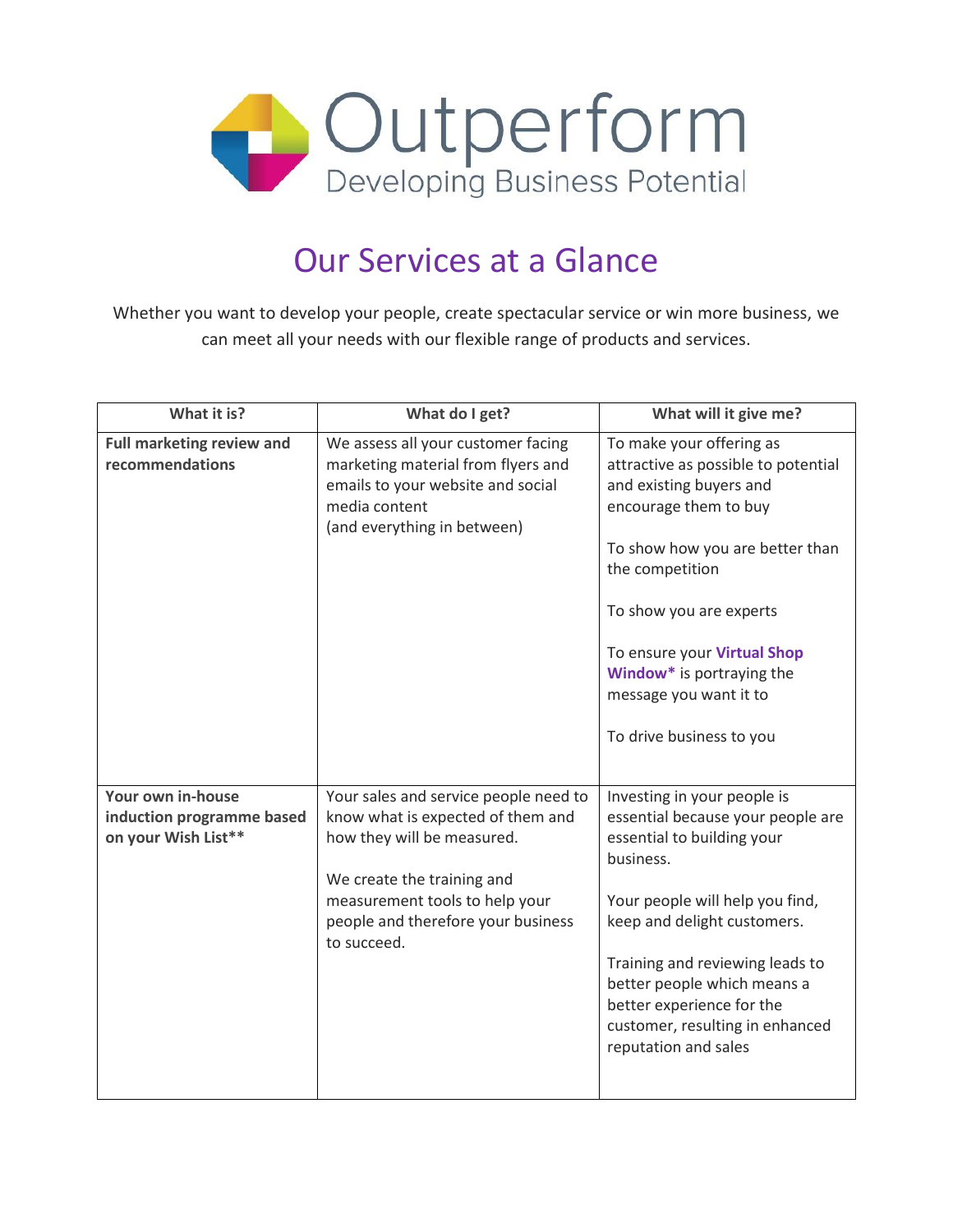| <b>Self learning training</b><br>programmes                                                                                                                                    | We design your training based on<br>your Wish List**.<br>We provide a range of products for<br>self learning with evaluation tools<br>built in (so you know the content has<br>been understood)<br>We also provide back up support as<br>and when needed. You can train as<br>many or few people, when and where<br>you like.                                                                                                                                                           | Gives you the flexibility of training<br>your people without impact to<br>operational demands<br>You can train people in your<br>preferred way and when you<br>need to<br>New employees have a structured<br>induction that they learn from<br>and refer to. They quickly and<br>easily understand your service<br>and sales aims.<br>Your existing employees are not<br>responsible for training new<br>starters and your operation is not<br>impacted. |
|--------------------------------------------------------------------------------------------------------------------------------------------------------------------------------|-----------------------------------------------------------------------------------------------------------------------------------------------------------------------------------------------------------------------------------------------------------------------------------------------------------------------------------------------------------------------------------------------------------------------------------------------------------------------------------------|----------------------------------------------------------------------------------------------------------------------------------------------------------------------------------------------------------------------------------------------------------------------------------------------------------------------------------------------------------------------------------------------------------------------------------------------------------|
| <b>Employee assistance</b><br>programme                                                                                                                                        | We run employee assistance<br>coaching for companies that want to<br>support their employees in achieving<br>their business and personal goals.                                                                                                                                                                                                                                                                                                                                         | This confidential service targets<br>specific performance issues, and<br>provides early visible results.                                                                                                                                                                                                                                                                                                                                                 |
| <b>Open Courses</b><br>A range of open courses<br>across the UK that can be<br>attended by any company of<br>any size<br>Send and attend as many or<br>as little as you'd like | Use as an alternative to in-house<br>induction training<br>FREE 1 month back-up support<br>- We are on hand for advice and<br>guidance until your new skills are<br>embedded<br><b>FREE</b> Management support tools<br>- Designed for managers to measure<br>the success of the learning and<br>support staff whilst they embed the<br>skills<br><b>Please visit:</b><br>www.outperformservices.co.uk for a<br>list of our courses, Masterclasses and<br>Sales and Marketing workshops | Use as an induction<br>Training for as many or as few and<br>as and when you need it<br>Link together to create a<br>programme<br>Complete flexibility                                                                                                                                                                                                                                                                                                   |